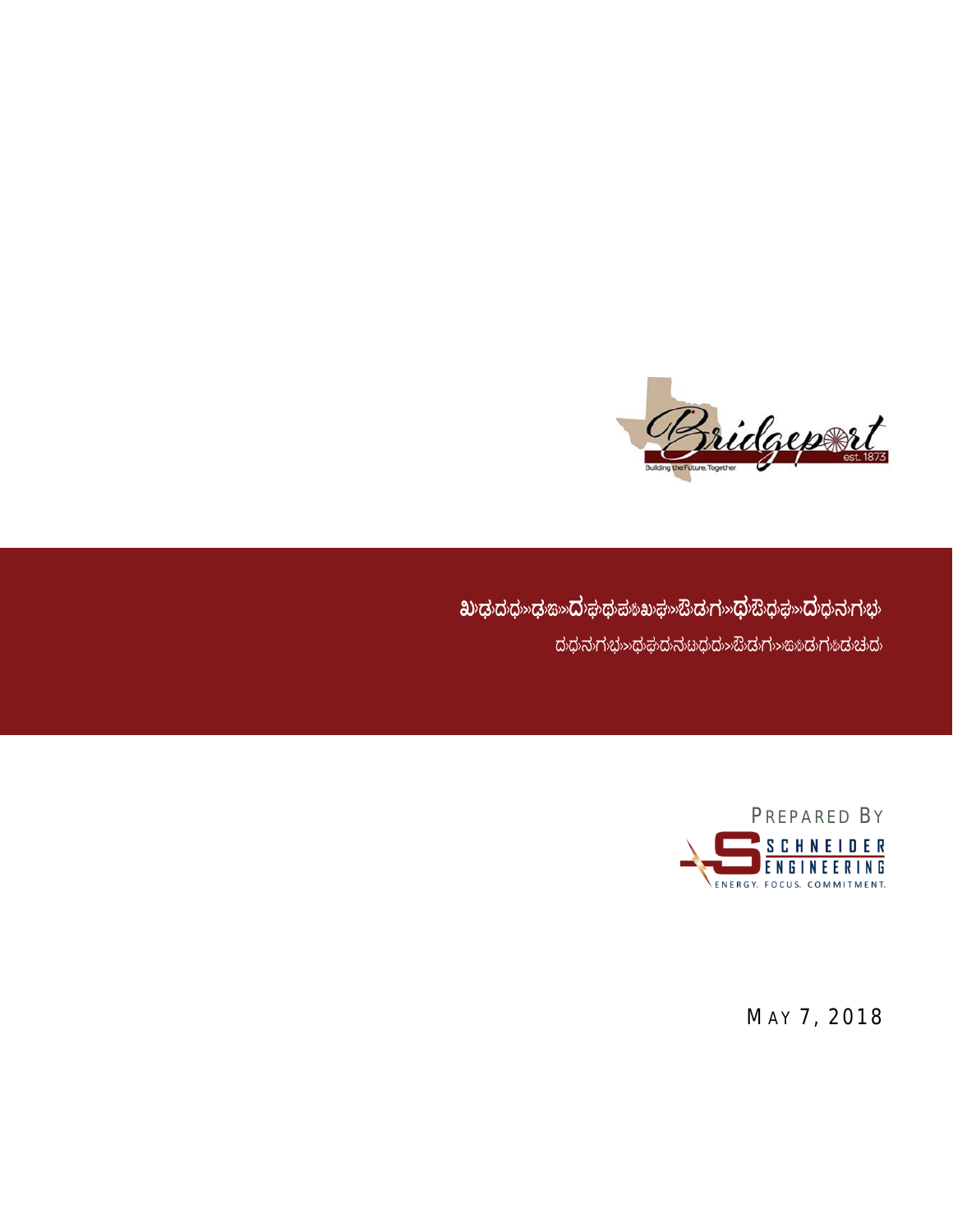# **Table of Contents**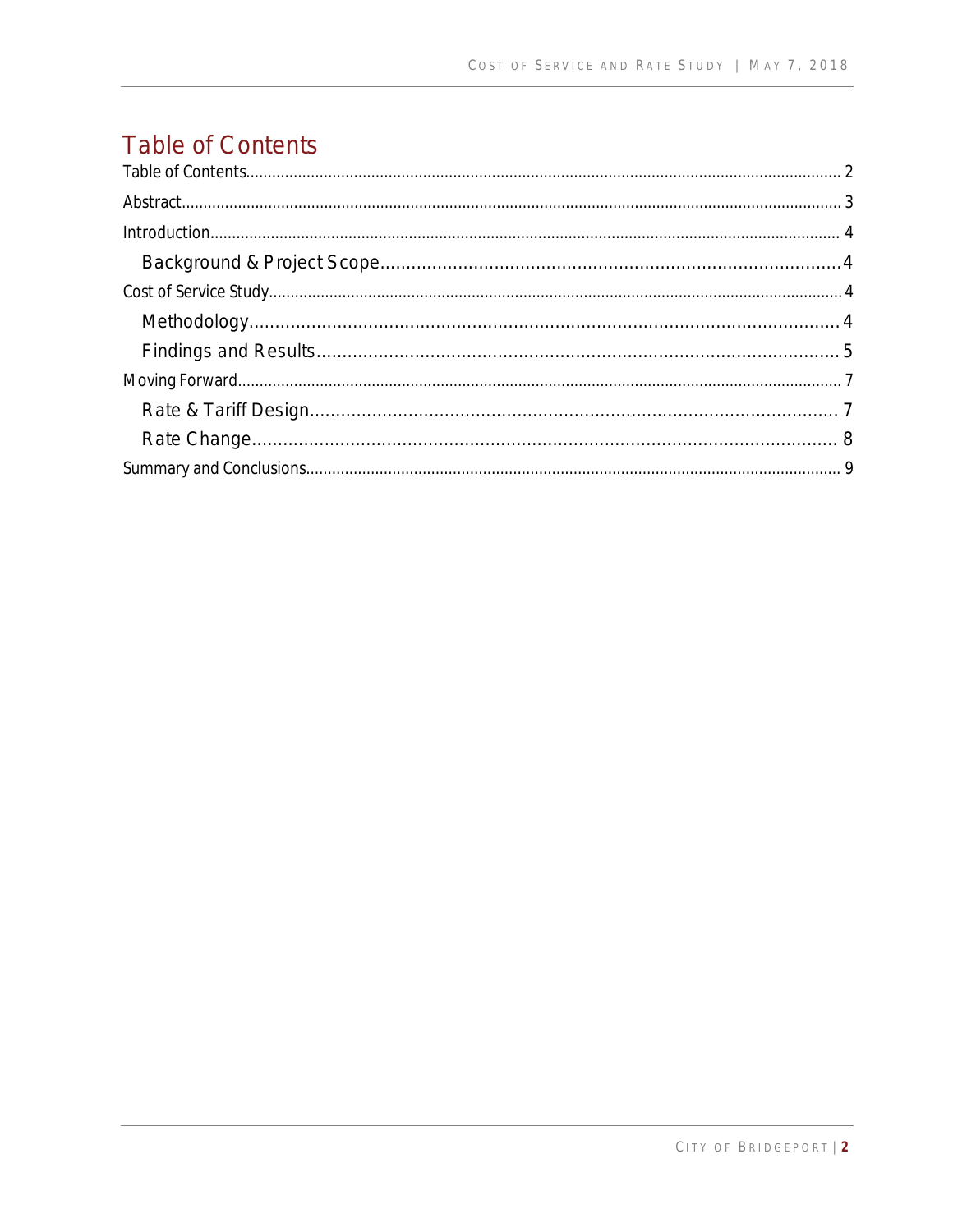### <span id="page-2-0"></span>**Abstract**

The City of Bridgeport (the City) retained Schneider Engineering, Ltd. (SE) to complete a Cost of Service and Rate Study for their water and wastewater systems in August 2017. After reviewing data provided by the City, SE determined that the City was under recovering expenses relating to the operation and maintenance of the water and wastewater systems through their rates and tariffs during the test year. Additionally, due to the City's essential repayment to other operating funds, projected expenses, and capital improvements, SE determined that there was the potential for expenses to further exceed revenue. Considering these factors affecting Bridgeport, the City opted to pursue water and wastewater rate changes to start in April 2018.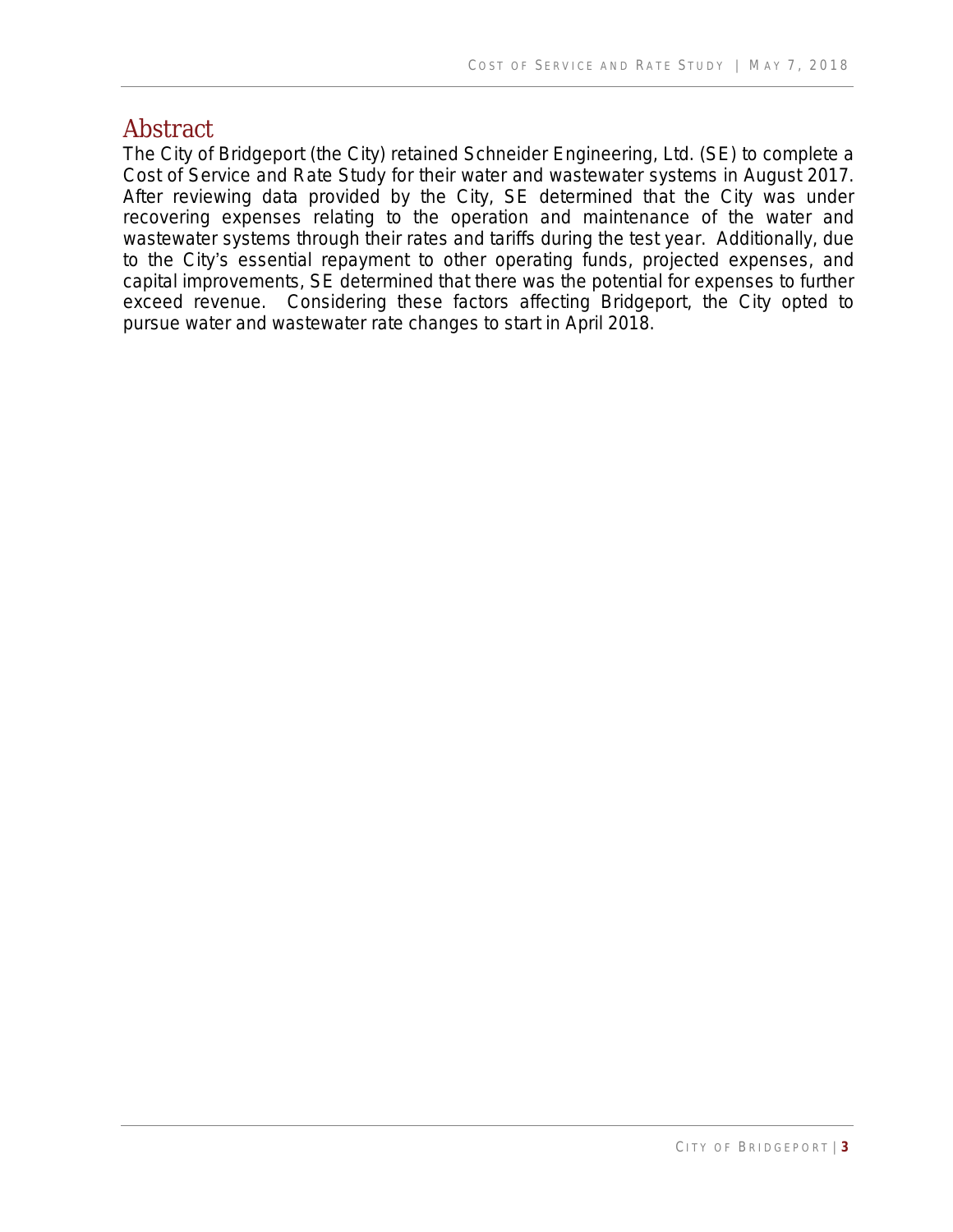# <span id="page-3-0"></span>**Introduction**

Starting in August 2017, the City of Bridgeport retained Schneider Engineering (SE) to complete a cost of service and rate study for the City's water and wastewater systems. Using data provided by Bridgeport, SE modeled and allocated the costs to run the City's water and wastewater departments and supported functions, including general fund transfers. The goal when building, designing, and populating the model is to appropriately allocate costs by rate class to customers on the basis of their contribution to costs inherent to running the system. Ideally, every customer pays their share of costs associated with serving their particular load.

### <span id="page-3-1"></span>Background & Project Scope

When Bridgeport contracted with SE to complete the cost of service and rate study, several objectives were laid out to be completed over the course of the study. These included:

- **Review current rate design and determine proof of revenues.**
- Align water and wastewater revenues to City budgets and capital improvement plans.
- **Evaluate rate competitiveness across all rate classes.**
- **Design and provide rate recommendations based on financial and competitive** goals identified by the City.
- Mitigate rate impact across all rate classes as much as possible.
- Ensure long-term water and wastewater system health

Each aspect of the project's scope was met, many of which were presented to the City Council at the February 26, 2018 meeting. Following discussions during the February meeting and, subsequently, with City staff, SE developed a proposed rate for all water and wastewater customers. This proposal was designed to facilitate discussion regarding rates that will meet the future needs of both the City and its customers.

## <span id="page-3-2"></span>Cost of Service Study

The purpose of a cost of service study is to identify and assign costs related to the electric system to specific rate classes or customers, through the input data relating to both expenses and revenues for the water/wastewater fund, and apply derived allocation factors, based on data provided by the City. The function of the expenses and allocation factors indicate from which particular customer class revenue should be generated. This, coupled with revenue data, provides insight as to which rate class is generating revenue and from which rate revenue ought to be generated.

### <span id="page-3-3"></span>Methodology

To complete the cost of service and rate study, the City provided data relating to water and wastewater department operating expenses, revenue from customers, comprehensive annual financial reports, and customer usage statistics. The data used to develop the cost of service study included financial account balances, financial statements, customer sales and use data, and other relevant information from the City's fiscal year ending September 2016. SE entered the financial data and usage statistics into its proprietary cost of service model to develop a comprehensive assessment of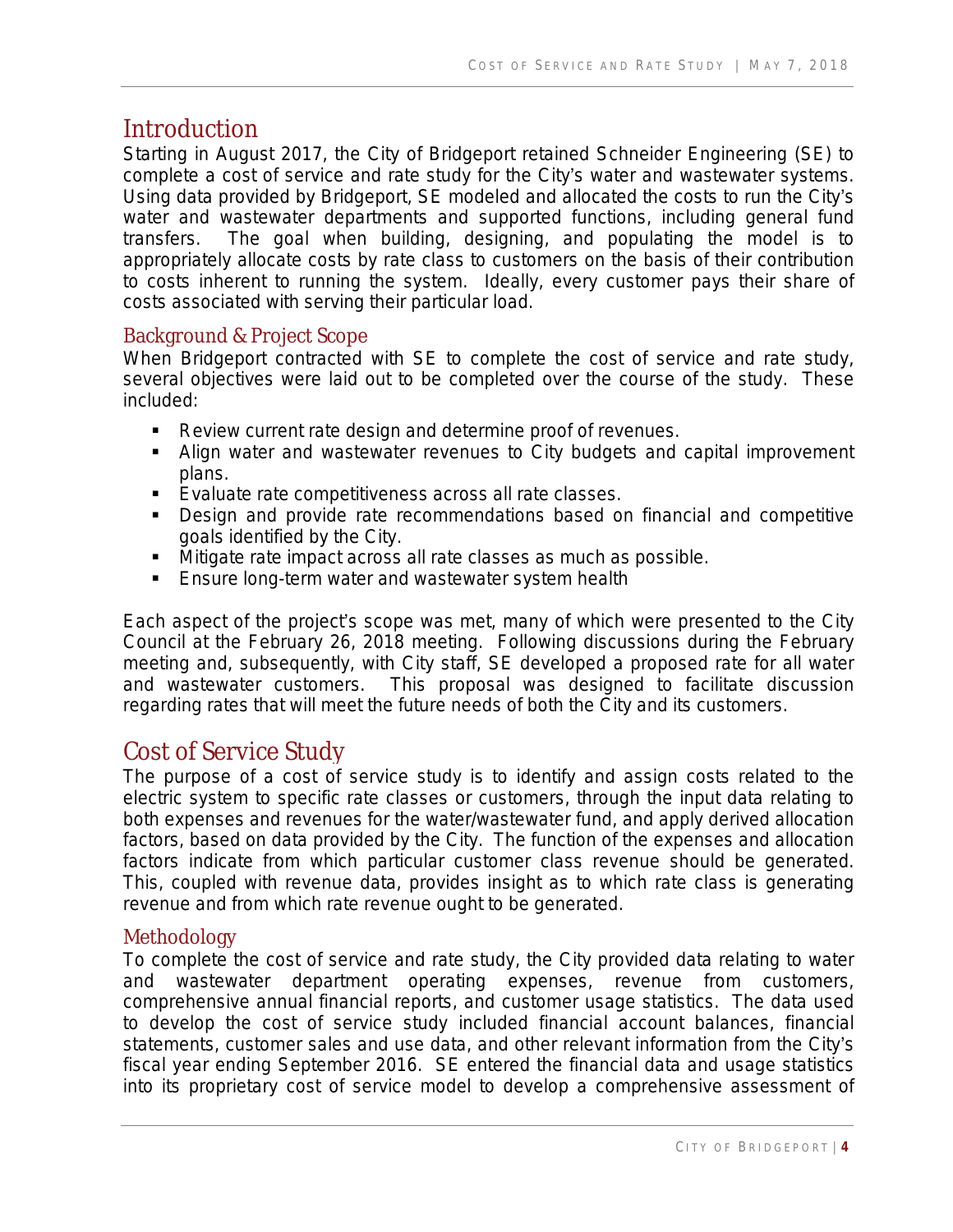revenue and costs statistics related to Bridgeport's three categories of customer classes. Costs that were included and evaluated in the model included:

- **Wholesale water purchase costs**
- Operation and maintenance expenses
- **•** Depreciation of system components
- Repayment to other funds
- **Transfers to other accounts**
- Value of system components

Customer usage data, including metered gallon demand and customer counts, were key in distributing costs across the various customer rate classes.

Following the completion of the test year cost of service study, SE evaluated forecasts<sup>1</sup> provided by Bridgeport and made adjustments to the test year inputs and allocation factor to update model outputs based on future budgetary needs. This is a key component of the process in that it ensures the fiscal stability of the utility for the next several years. However, since FY 2002, the general trend is for the water/wastewater fund to borrow resources from other city funds to maintain safe and reliable service to Customers. This trend has resulted in approximately \$1.2M of accumulated funds borrowed by FY 2017.

This is a significant problem because excessive borrowing diverts funds from other services that benefit both the residents of the community as well as the City. In the case of Bridgeport, transfers to the water/wastewater fund from other accounts depletes funds from the following services:

- City governance
- **Building Inspector**
- **Fire Department**
- Police Department
- Municipal Court
- **Sports Complex**
- **Swimming Pool Library**
- Civic Center
- **Community Center**
- Cemetery
- **Street Department**

**Main Street** 

• Planning Department

Due to the current limitations placed on the City's funds, it is likely that Bridgeport is not able to provide or maintain proper support of these services should the current trend continue.

#### <span id="page-4-0"></span>Findings and Results

Despite the benefits of transfers to other City accounts, these levels of transfers do increase the cost of water to the end consumer – the residents and businesses of Bridgeport. One of the first outputs SE reviews when analyzing a cost of service study is the Margin Above Raw Water Cost (MARWC). As the name suggests, this is the portion of the rate that goes to fund the utility, including transfers, and is not paid directly to wholesale water providers or regulatory agencies, i.e., MARWC is the portion of the rate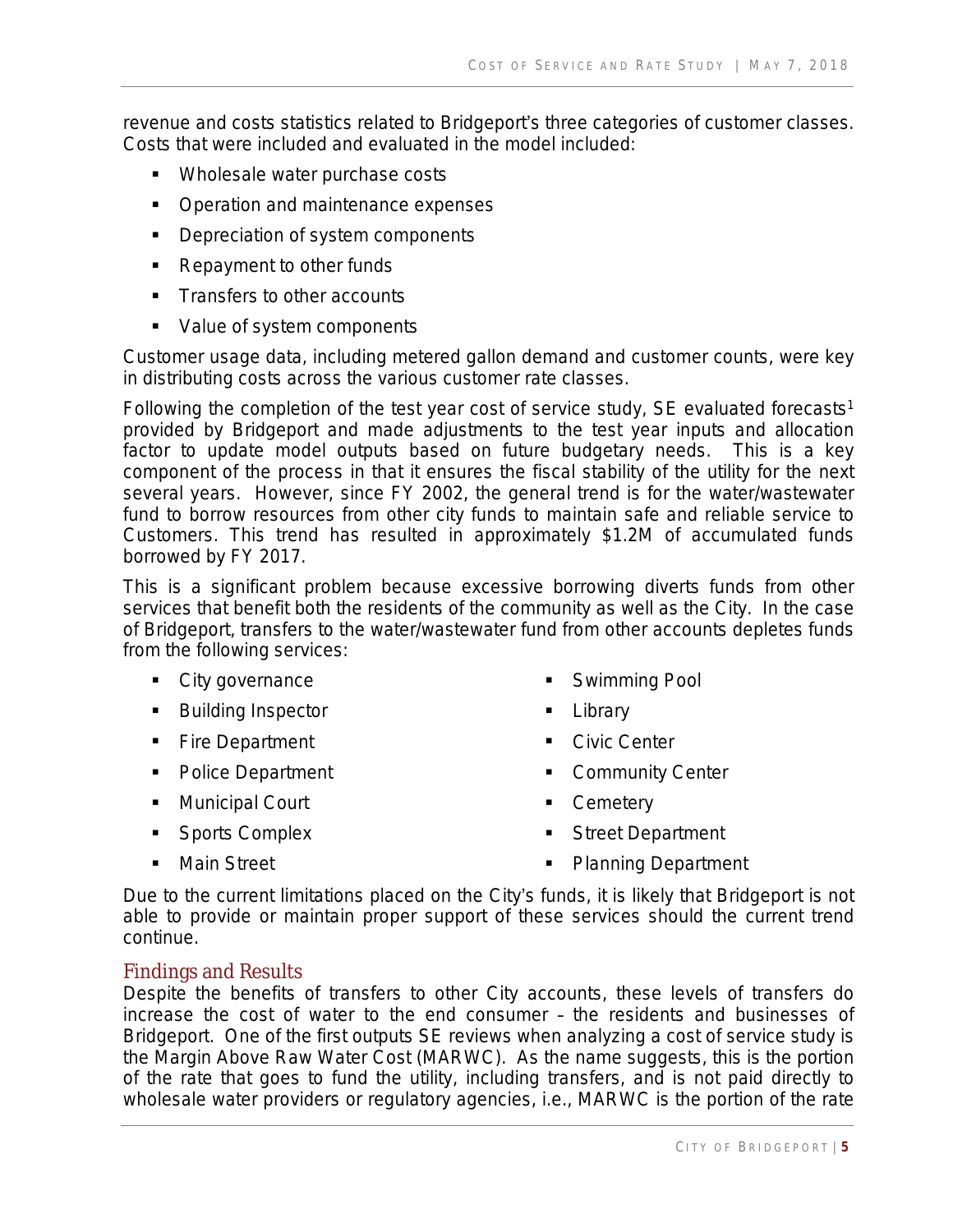that supports the operation and maintenance of the system, plus any transfers from thewater/wastewater revenues. Under this cost of service study, SE found that Bridgeport's MARWC was \$5.95.

In addition to the \$1.2M borrowed funds, Bridgeport has several factors that drive this number currently and will continue push it higher in the future. The first of these is that the City does not benefit from economies of scale. SE, through experience with previous cost of service studies, has found that smaller utilities generally have a higher MARWC because the large amounts of fixed costs needed to run a reliable system are spread among fewer customers. Another general trend among smaller utilities is generally higher transfer amounts, pushing up MARWC through a function of percentage of total revenue transferred. Ultimately, being a competitive utility is not about selling water at the lowest cost; it is about selling water at a reasonable cost while providing reliable service. For municipal utilities, reliable service often encompasses other functions of city government, such as police, fire, and parks. Also, the water/wastewater fund has a current bond annual debt payment of \$826,322. Municipalities often issue bonds to pay for large, expensive, and long-lived capital projects, such as roads and water treatment facilities. Although they can, and sometimes do, pay for capital investments with current revenues, borrowing allows cities to spread the costs across multiple years. In the future to help minimize the amount borrowed through issuing bonds, the City proposes to set aside \$100,000 per year from annual revenues to address recurring infrastructure projects.

In consideration of both the current and future cost factors, Bridgeport was under target for net revenue against realized costs. When conducting a cost of service study, the industry standard for evaluating revenues against cost of service allocations is within plus or minus 5% across each rate class or category, including the system total. Upon evaluation of Bridgeport's cost of service, it became clear that the Utility is under collecting appropriate revenues from the individual customer classes as defined under the cost of service study by 9.1%. To put it more simply, not enough revenue is being collected from each rate class where revenues are insufficient to cover allocated costs.

The mismatch between revenue collected and allocated costs is not necessarily bad for the Utility or customers; cost of service studies are a tool for utilities and their managers to evaluate the state of the system. With knowledge regarding how costs are allocated and from whom revenue is being generated, policy makers for a utility can better understand the system's needs moving forward. In other cost of service studies, after the evaluation of the study results, utilities have requested SE to make rate adjustments so that each rate class is paying its cost of service. For municipal utilities, cost of service is one of many tools at the disposal of the City to achieve desired goals regarding the water/wastewater system.

A cost of service study is not complete without a forward projection. Using data provided by Bridgeport, SE ran a revised cost of service study based on projected budget numbers for the water/wastewater utility, holding projected revenue, usage, and customer count constant. The results of the revised study, shown in the Fiscal Year 2018 column in Table 1, demonstrate that Bridgeport's water/wastewater utility will not have enough revenues to cover expenses if current projections hold true.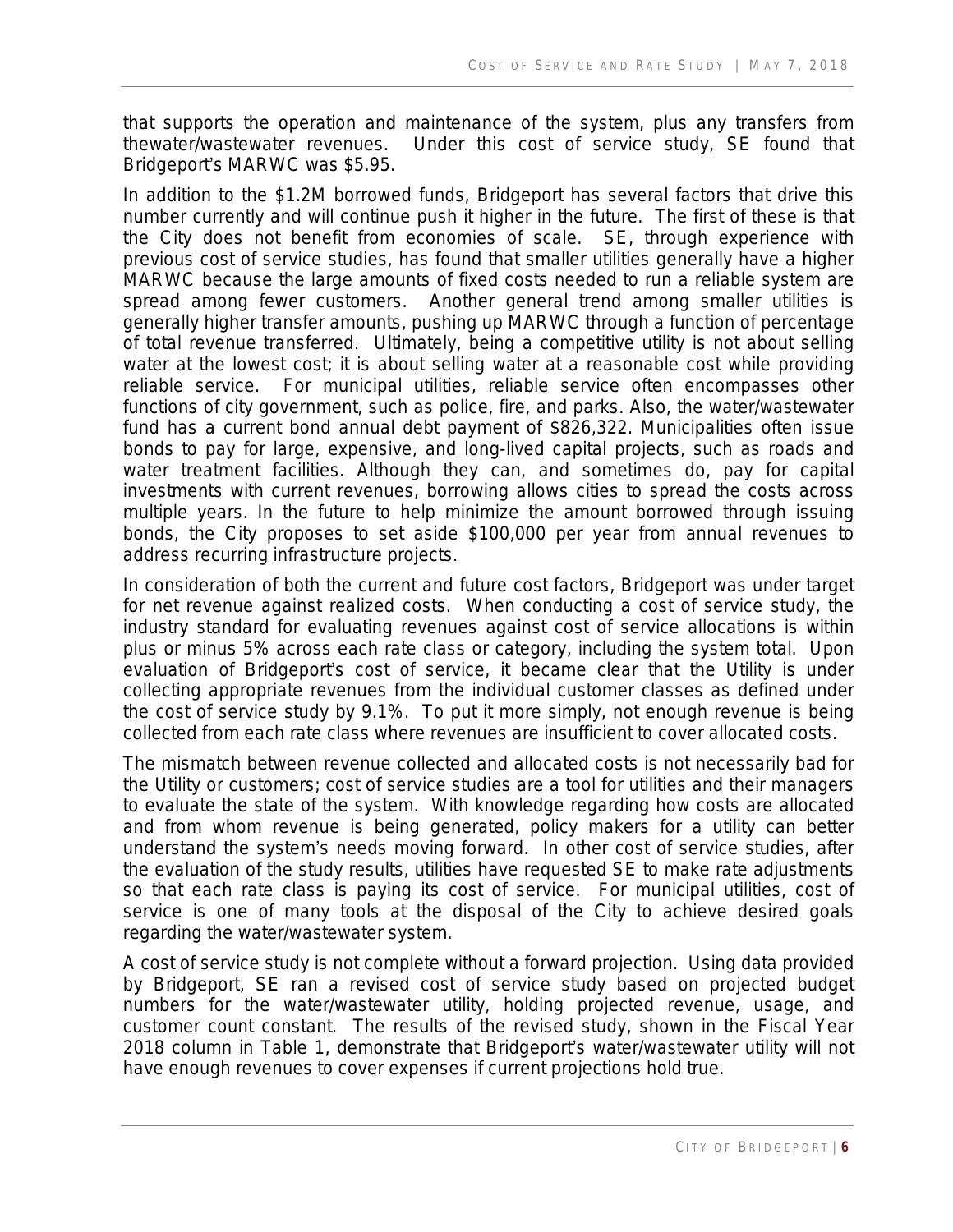| Table 1 - Base Rate/Test Rate Budget<br><b>Comparison</b> |                          |                                  |  |  |  |  |  |  |
|-----------------------------------------------------------|--------------------------|----------------------------------|--|--|--|--|--|--|
|                                                           | <b>FY2018</b><br>Current | <b>FY2018</b><br><b>Adjusted</b> |  |  |  |  |  |  |
| <b>Water Sales</b>                                        | \$1,652,625              | \$1,945,645                      |  |  |  |  |  |  |
| <b>Sewer</b><br><b>Charges</b>                            | \$917,612                | \$1,056,569                      |  |  |  |  |  |  |
| <b>Other Income</b>                                       | \$61,947                 | \$61,947                         |  |  |  |  |  |  |
| <b>Transfers In</b>                                       | \$412,172                | \$420,891                        |  |  |  |  |  |  |
|                                                           |                          |                                  |  |  |  |  |  |  |
| <b>Revenue</b>                                            | \$3,044,356              | \$3,489,052                      |  |  |  |  |  |  |
|                                                           |                          |                                  |  |  |  |  |  |  |
| <b>Salaries</b>                                           | \$221,852                | \$221,852                        |  |  |  |  |  |  |
| <b>O&amp;M</b>                                            | \$2,575,192              | \$2,575,192                      |  |  |  |  |  |  |
| <b>Capital Outlay</b>                                     | \$100,000                | \$100,000                        |  |  |  |  |  |  |
| <b>Transfers Out</b>                                      | \$452,305                | \$497,646                        |  |  |  |  |  |  |
|                                                           |                          |                                  |  |  |  |  |  |  |
| <b>Expenditures</b>                                       | \$3,349,349              | \$3,394,690                      |  |  |  |  |  |  |
|                                                           |                          |                                  |  |  |  |  |  |  |
| <b>Surplus</b><br>(Deficit)                               | (\$304,993)              | \$94,362                         |  |  |  |  |  |  |

Table 1 looks at costs and revenues by general budget categories. This is helpful in seeing specifically where costs change between the base rate revenue and projected rate revenue with the proposed rates. The FY2018 Current column in Table 1 illustrates the revenue assumptions and subsequent deficit if no rate changes were implemented, while the FY2018 Adjusted column makes the revenue adjustments and subsequent surplus based on rate changes made to incorporate budgeted capital improvement plans, borrowed funds recovery, and overall revenue neutrality. Without any future rate adjustments, the water/wastewater fund would incur a \$304,993 deficit in addition to the current \$1.2M deficit. This is due to an under collection of rate revenue from customers, needed capital improvement projects, and repayment of borrowed funds. Because projected revenue was assumed to be held steady, these costs end up showing a deficit on the cost of service study.

## <span id="page-6-0"></span>Moving Forward

With the completion of the cost of service and rate study initially available at the February 12, 2018 meeting, Bridgeport's City Council could begin to make initial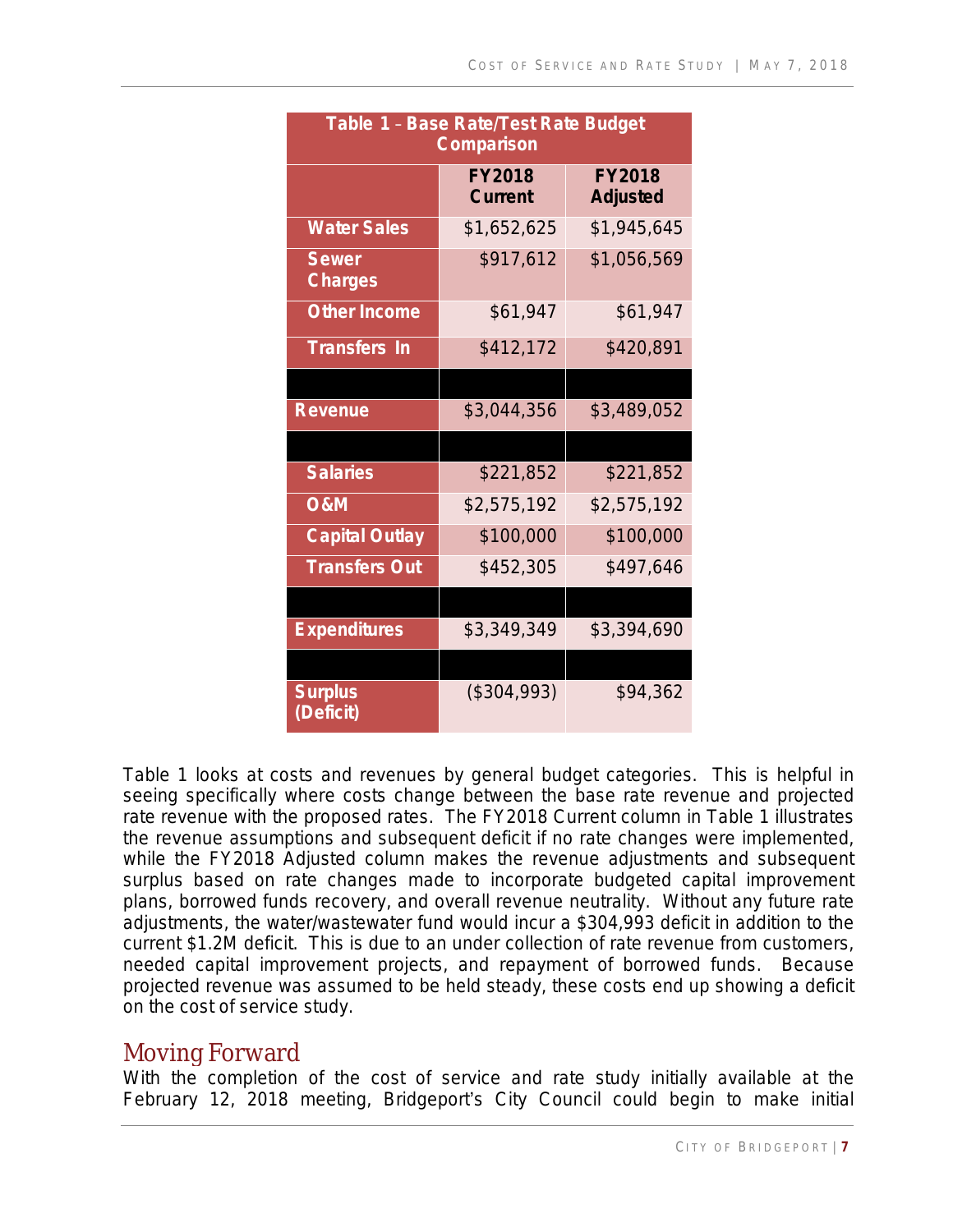decisions and start discussions regarding the direction of the City's Utility. With this information at their disposal, the Council, along with City staff, provided direction to SE regarding rates and rate design, which was further refined for the February 26, 2018 meeting.

#### <span id="page-7-0"></span>Rate & Tariff Design

Through the cost of service and rate study, SE found several potential issues surrounding Bridgeport's current rate and tariff structure. The two primary issues surrounded low customer charges for all customer classes and an inefficient variable rate design. At the February 12 and 26, 2018 Council meetings, SE presented these points and recommended rate adjustments to the Council.

The biggest trend in utilities today is ensuring adequate recovery of fixed costs. Yet there are rate design solutions that can help reduce financial uncertainty by ensuring greater revenue stability. For many water utilities, a larger portion of revenue recovery has historically been accomplished through its variable pricing component (price per unit of water usage), compared to its fixed pricing component (monthly customer charge). However, from a cost of service standpoint, water utilities typically incur a higher level of fixed costs compared to costs that vary with water usage. These are cost drivers such as staffing, debt service and depreciation. These costs do not typically vary with water usage. This mismatch of cost recovery is a serious problem that compounds over time.

The financially sustainable approach is to design water rates that better reflect how a utility incurs fixed and variable costs, which could mean increasing the proportion of cost recovery through fixed charges compared to volume charges. For Bridgeport, this problem is heavily compounded by three factors: low variable usage charges, low fixed monthly customer charges, and attempting to recover a portion of variable charges within the fixed monthly charge.

| Table 2 - Residential | <b>Usage</b> | <b>Water</b> | Wastewater |                          | <b>Property Taxes Billed Amount</b> |                          |     |        |
|-----------------------|--------------|--------------|------------|--------------------------|-------------------------------------|--------------------------|-----|--------|
| <b>Bridgeport</b>     | 5,600        | \$<br>30.44  | \$         | 34.30                    | -\$                                 |                          | \$  | 64.74  |
| <b>Runaway Bay</b>    | 5,600        | \$<br>42.04  | \$         | 25.40                    | -\$                                 | $\overline{\phantom{a}}$ | \$  | 67.44  |
| <b>Alvord</b>         | 5,600        | \$<br>42.56  | \$         | 27.30                    | -\$                                 | ۰.                       | \$  | 69.86  |
| <b>Paradise</b>       | 5,600        | \$<br>75.01  | \$         | ۰                        | \$                                  | $\overline{\phantom{a}}$ | \$  | 75.01  |
| <b>Decatur</b>        | 5,600        | \$<br>42.57  | \$         | 44.70                    | Ŝ.                                  | 1.64                     | -\$ | 88.91  |
| <b>Boyd</b>           | 5,600        | \$<br>54.70  | \$         | 36.90                    | -\$                                 |                          | \$  | 91.60  |
| <b>Jacksboro</b>      | 5,600        | \$<br>57.21  | \$         | 39.48                    | -\$                                 |                          | \$  | 96.69  |
| <b>WWSUD</b>          | 5,600        | \$<br>108.62 | \$         | $\overline{\phantom{a}}$ | \$                                  |                          | \$  | 108.62 |

Table 2 demonstrates how low Bridgeport's residential customer bill is in comparison to surround water utilities for an average customer. Ultimately, the customer charge must fit the City's needs and goals. The downside to increasing customer charges is that it affects low usage customers considerably; because the customer charge is spread out across less usage, this subset of customers end up paying substantially more money per gallon consumed.